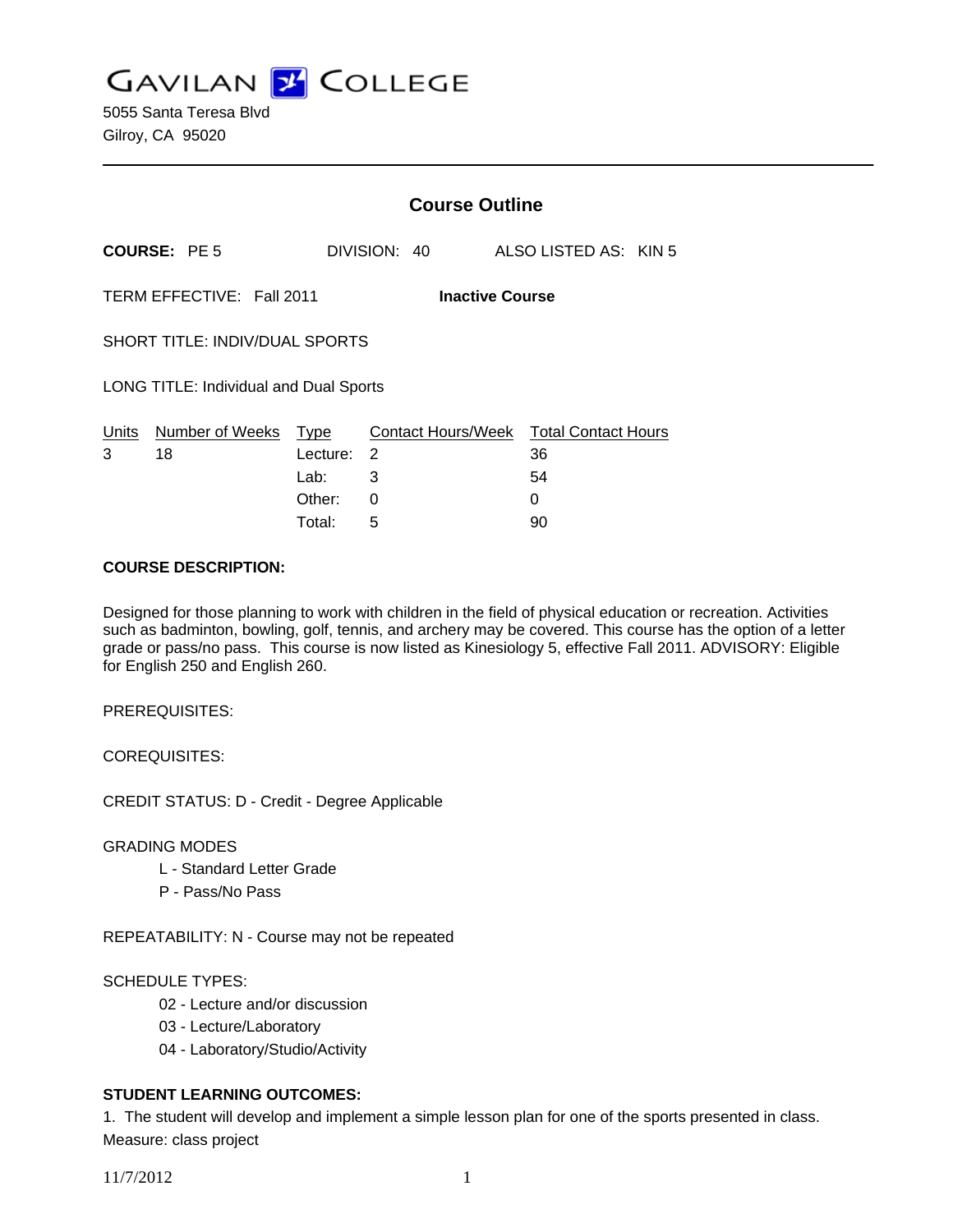ILO: 2, 1, 7, 4

2. The student will recognize and identify a variety of tournament formats.

Measure: written test

ILO: 2, 7

3. The student will discuss the history of the sports presented.

Measure: oral quiz

ILO: 1, 2, 4, 7

4. The student will develop the basic skills necessary to perform each of the activities.

Measure: skills test

ILO: 2, 7

5. The student will explain the rules of play for each of the sports presented.

Measure: written test

ILO: 2, 7, 1

## **CONTENT, STUDENT PERFORMANCE OBJECTIVES, OUT-OF-CLASS ASSIGNMENTS**

Inactive Course: 11/08/2010

This course is now listed as Kinesiology 5, effective Fall 2011.

Curriculum Approval Date: 04/27/2009

6 Lecture

9 Lab Hours

Lecture: Course introduction and orientation. Students will complete an in class 'get to know you' exercise. The class will participate in an active discussion on what is meant by the term "individual and dual sports". Presentation on the components of a simple lesson plan. Students will begin to formulate groups for their teaching activity and select the sport that they will be teaching. Instructor will present a simple lesson plan for one of the individual and dual sports. Lecture on various tournament formats.

SPO: The student will be able to describe the parts of a simple lesson plan. They will recognize these components during a lesson presented by the instructor. The student will identify at least four tournament formats.

HW: Students will describe the types of tournaments they may have participated in. Meet with their teaching group to work on developing the type of tournament they will include in the written part of their presentation.

Lab: Introduction to the lab portion of the class. The instructor will present a simple lesson plan for one of the individual and dual sports, including several tournament formats.

SPO: Students well be able to discuss the factors that determine their grade. They will be able to recognize the components of the lesson. They well identify the name of the tournament format that was utilized by the instructor.

7 Lecture

10.5 Lab Hours

Lecture: Lectures, discussions, and presentations on the sport of bowling, including history, etiquette, equipment, game scoring, and the skills required.

SPO: Students will be able to discuss the history, list the sports' etiquette, score a game, and describe the skills necessary for bowling.

HW: Read handouts provided by the instructor and complete worksheets. Work on group projects.

Lab: Lessons will be provided by the instructor on the skills required for bowling as well as organizing a tournament. Students who selected this activity for their group project will present a lesson which will include a written lesson plan for the teaching of a specific bowling skill, skill test, and handouts.

SPO: Students will demonstrate the skills required for bowling by participating in a class tournament.

7 Lecture

10.5 Lab Hours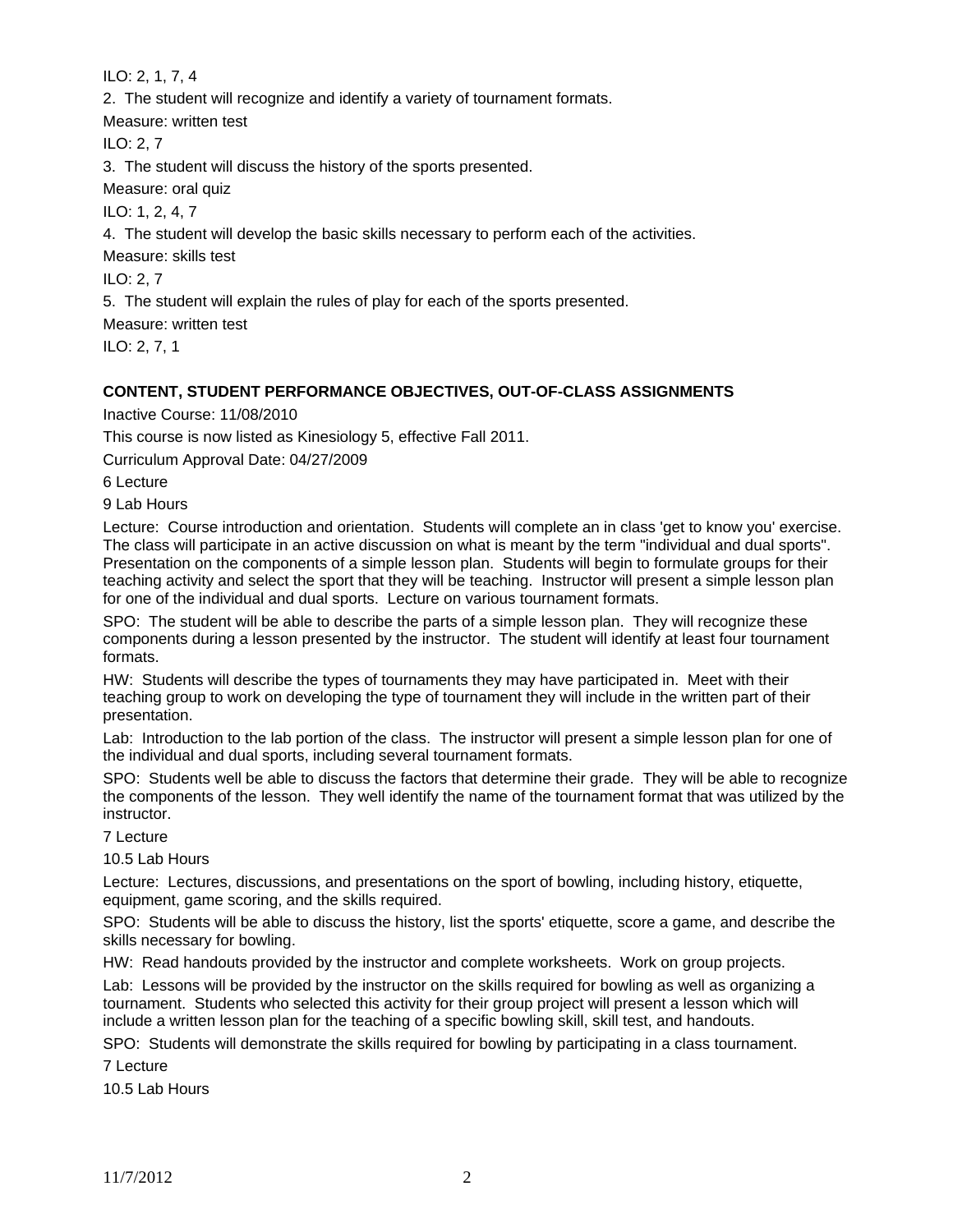Lecture: Through lecture, discussion, and presentations the instructor will provide information on the sport of badminton. This will include the history, equipment, scoring, singles and doubles positioning and strategy, and the basic skills.

SPO: Students will be able to discuss the history, keep score, explain singles and doubles positioning, describe strategies involved in game plan, and demonstrate the basic skills necessary to play the game.

HW: Read handouts provided and complete worksheets. Continue working on group projects.

Lab: Lessons will be provided on the basic skills necessary to participate in badminton. Opportunities to practice the information presented during the lectures will also be provided. Students who selected this activity for their group project will present a lesson on a specific badminton skill. The information provided will include a written lesson plan, skill test, and handouts.

SPO: Students will demonstrate their ability to perform the skills as well as their knowledge of the sports' strategies through participation in a class tournament.

7 Lecture

10.5 Lab Hours

Lecture: Lectures, video, discussions, presentations on golf; including history, etiquette, equipment, scoring, and the skills necessary to play.

SPO: Students will be able to discuss the history, list golfs' etiquettes, explain scoring, and describe the basic skills necessary to play.

HW: Read handouts provided by instructor and complete the worksheets. As needed, work on group projects.

Lab: Instructor will provide lessons on the basic skills needed for golf. Students who selected this sport as their group project will present a lesson which will include a written lesson plan, the teaching of a specific skill, skill test, and handouts.

SPO: Students will demonstrate these skills, their knowledge of etiquette, and their ability to score a match by playing a round of golf.

7 Lecture

10.5 Lab Hours

Lecture: With the use of lectures, videos, discussions, and presentations the instructor well provide information on tennis. History, etiquette, equipment, scoring, singles and doubles positioning and strategy, and the basic skill will be included.

SPO: Students will be able to discuss the history, describe etiquettes, keep score, explain singles and doubles positioning, describe the strategies involved in game play, and demonstrate the basic skills of tennis.

HW: Read handouts and complete worksheets. If needed, work on group projects.

Lab: Lessons will be given on the basic skills required to participate in tennis. Opportunities to practice will be provided. Students who selected tennis for their group project will present a lesson on a specific skill. The information provided will include a written lesson plan, skill test, and handouts.

SPO: Students will demonstrate their ability to perform these skills as well as their knowledge of the sports' strategies through participation in a class tournament.

2 Hours

Comprehensive Written Final.

NOTE: If equipment, facilities, and instructional expertise is available archery could be added as a fifth unit. Other units would be shortened to accommodate this unit.

## **METHODS OF INSTRUCTION:**

Lecture, Discussion, Video, Demonstration

## **METHODS OF EVALUATION:**

CATEGORY 1 - The types of writing assignments required:

Percent range of total grade: 25 % to 40 %

Other: Lesson plan for activity being taught.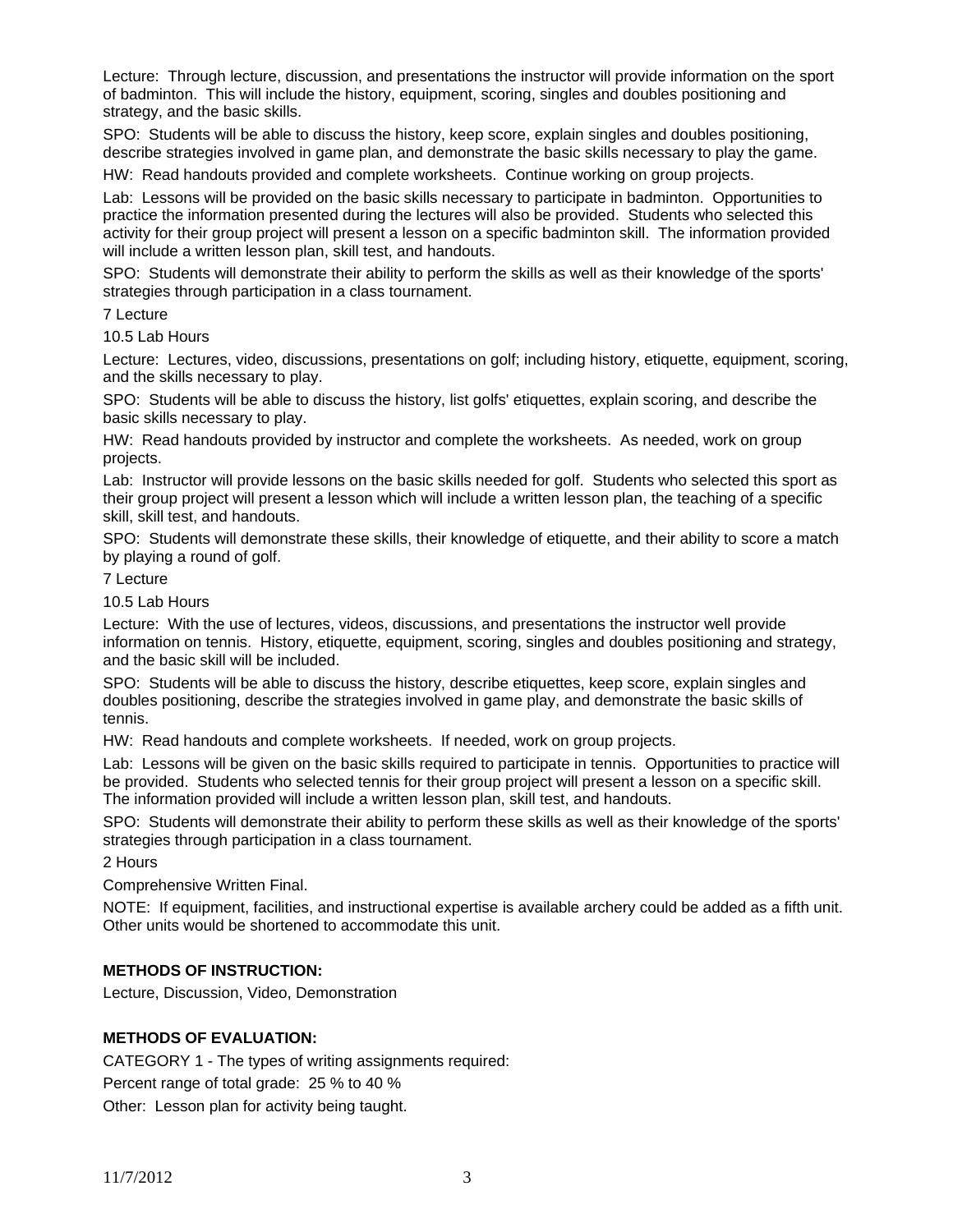If this is a degree applicable course, but substantial writing assignments are not appropriate, indicate reason:

CATEGORY 2 -The problem-solving assignments required: Percent range of total grade: 0 %

CATEGORY 3 -The types of skill demonstrations required: Percent range of total grade: 25 % to 40 % Performance Exams CATEGORY 4 - The types of objective examinations used in the course: Percent range of total grade: 25 % to 40 % Multiple Choice True/False Matching Items Completion CATEGORY 5 - Any other methods of evaluation: Percent range of total grade: 5 % to 15 %

Participation in lab activities.

## **REPRESENTATIVE TEXTBOOKS:**

#### **ARTICULATION and CERTIFICATE INFORMATION**

 Associate Degree: GAV E1, effective 200470 CSU GE: IGETC: CSU TRANSFER: Transferable CSU, effective 200470 UC TRANSFER: Transferable UC, effective 200470

# **SUPPLEMENTAL DATA:**

Basic Skills: N Classification: A Noncredit Category: Y Cooperative Education: Program Status: 1 Program Applicable Special Class Status: N CAN: CAN Sequence: CSU Crosswalk Course Department: PE CSU Crosswalk Course Number: 5 Prior to College Level: Y Non Credit Enhanced Funding: N Funding Agency Code: Y In-Service: N